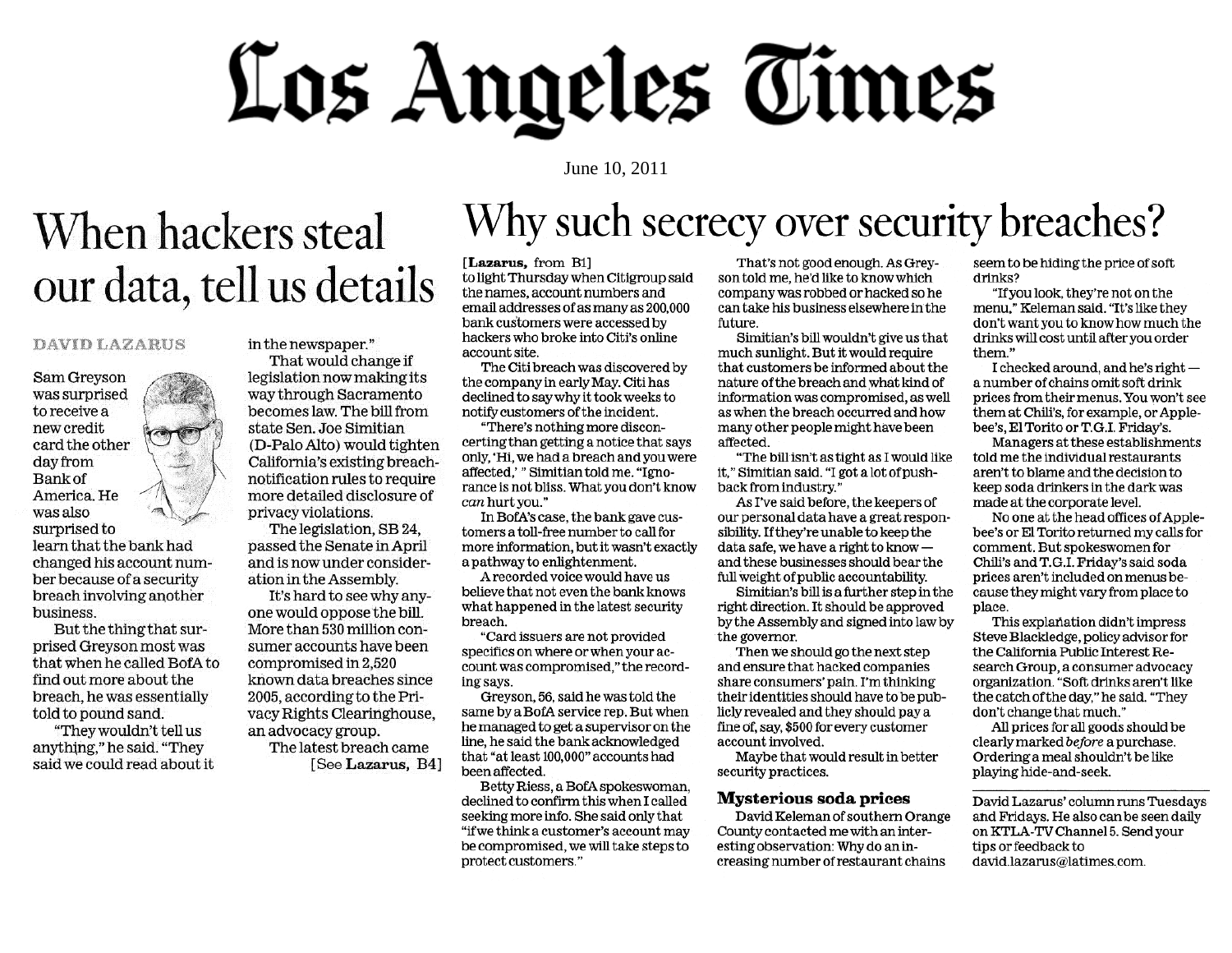

September 1, 2011

### California blazes trail again with enhanced breach alert law

By Dan Kaplan

After being vetoed twice by the prior administration, a bill that updates California's pioneering data breach notification law was signed into law Wednesday by Gov. Jerry Brown.

[Introduced](http://www.scmagazineus.com/california-lawmaker-tries-again-with-data-breach-bill/article/194988/) by Democratic state Sen. Joe Simitian*, SB-24* bolsters *SB-1386*, the nation's first law requiring companies to alert California residents if their personal data is accessed illegally. Since that legislation took effect eight years ago, nearly all 50 states have followed suit with their own versions.

The update, meanwhile, requires that breach notification letters contain specifics of the incident, including the type of personal information exposed, a description of what happened, and advice on steps to take to protect oneself from identity theft. The law also mandates that organizations that sustain a breach affecting 500 or more people submit a copy of the alert letter to the state attorney general's office.

"No one likes to get the news that personal information about them has been stolen," Simitian said. "But when it happens, people deserve to get the information they need to decide what to do next."

The bill faced an uphill climb, however. Twice before, it had gone to former Gov. Arnold Schwarzenegger's desk to be signed, but [was vetoed.](http://www.scmagazineus.com/schwarzenegger-negs-update-to-california-breach-law/article/152379/) In defense, Schwarzenegger said there was no proof the additional information required by the legislation would actually help consumers. In addition, he said he saw no reason why the attorney general's office needed to become a "repository" of breach notifications.